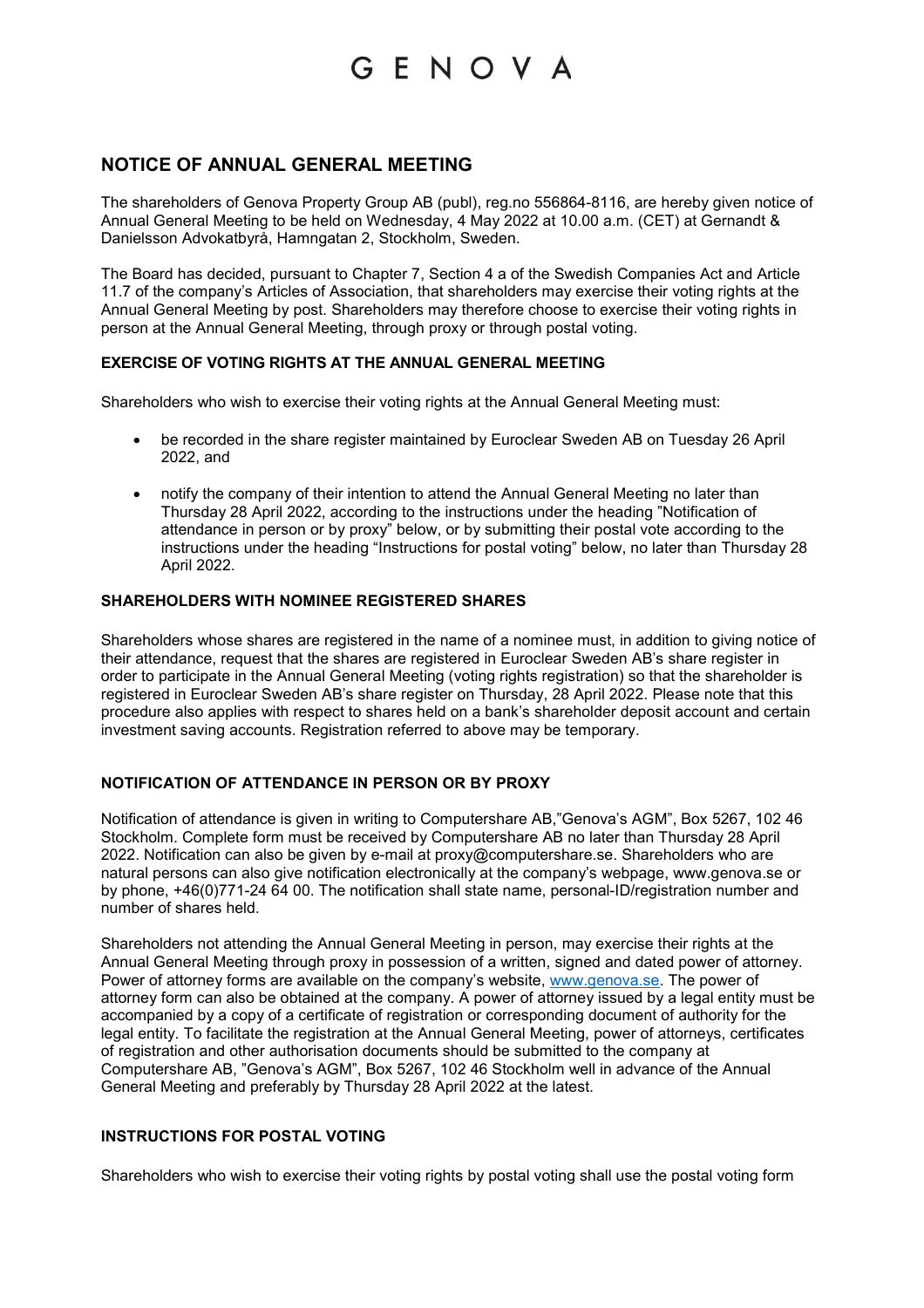and follow the instructions available on the company's website, www.genova.se and at the company's office, Smålandsgatan 12, 111 46, Stockholm. Completed and signed postal voting form is sent by post to Computershare AB, "Genova's AGM", Box 5267, 102 46 Stockholm. The completed form must be received by Computershare AB no later than Thursday 28 April 2022. Completed and signed postal voting form can also be sent electronically to proxy@computershare.se. Shareholders may also cast their postal votes electronically through verification with BankID via the company's website, www.genova.se. If a shareholder casts a postal vote by proxy, a written and dated power of attorney shall be enclosed with the postal voting form. Power of attorney forms are sent upon request and are also available on the company's website, www.genova.se. If the shareholder is a legal entity, a registration certificate or other authorization document must be enclosed with the postal voting form.

The shareholder may not include special instructions or conditions in the postal vote. In such case, the postal vote will be considered invalid. Further instructions and conditions can be found in the postal voting form.

Those who wish to withdraw a postal vote and instead exercise their voting rights at the Annual General Meeting in person or through proxy must notify the Annual General Meeting's secretariat before the Annual General Meeting is opened.

## **REPRESENTATIVES**

Shareholders may be accompanied by one or two representatives at the Annual General Meeting, provided that the shareholder has notified the company in connection with the notification to the Annual General Meeting in the manner stated above.

## **PROCESSING OF PERSONAL DATA**

For information on how personal data is processed in connection with the Annual General Meeting, refer to Euroclear Sweden AB's and Computershare AB's respectively privacy policies available on their respective webpages, https://www.euroclear.com/dam/ESw/Legal/Privacy-notice-bolagsstammorengelska.pdf respectively www.computershare.com/se/gm-gdpr#English.

#### **PROPOSED AGENDA**

- 1. Opening of the meeting
- 2. Election of the Chairman of the meeting
- 3. Election of one or two persons to verify the minutes
- 4. Preparation and approval of the voting register
- 5. Determination of whether the meeting has been duly convened
- 6. Approval of the agenda
- 7. Presentation of the annual report and the auditor's report
- 8. Resolution on
	- a. Adoption of the income statement and balance sheet as well as the consolidated income statement and consolidated balance sheet for the financial year 2021
	- b. Disposition of the company's profit or loss according to the adopted balance sheet
	- c. Discharge from liability for the Board members and Chief Executive Officer for the financial year 2021
- 9. Determination of Board remuneration and auditor fees
- 10. Election of Board members, Chairman of the Board and auditor
- 11. Resolution on approval of the remuneration report
- 12. Resolution on authorization for the Board to resolve on new issues of ordinary shares, warrants and convertibles
- 13. Closing of the meeting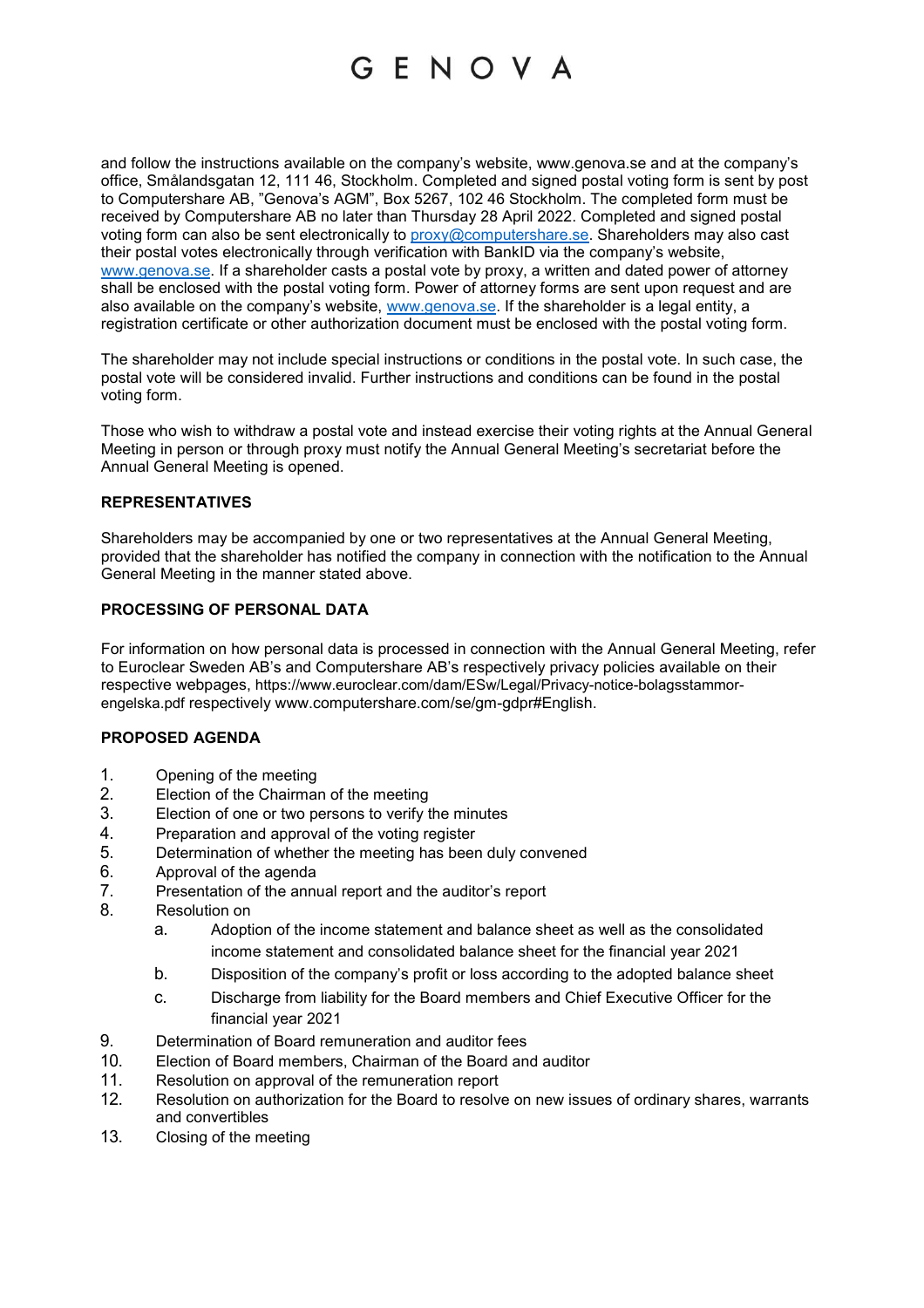### **PROPOSED RESOLUTIONS**

### **Proposal in respect of election of the Chairman of the meeting (item 2)**

The Nomination Committee proposes that the Chairman of the Board Mikael Borg is elected Chairman of the Annual General Meeting 2022.

#### **Proposal in respect of election of one or two persons to verify the minutes (item 3)**

The Board proposes Johannes Wingborg, representing Länsförsäkringar Fondförvaltning AB (publ), as the person to verify the minutes of the Annual General Meeting together with the Chairman of the Annual General Meeting, or in the event of his absence, the person appointed by the Board.

#### **Preparation and approval of the voting register (item 4)**

The Board proposes that the register of shares represented at the Annual General Meeting and postal votes received by the company is approved as voting register for the Annual General Meeting.

## **Proposal in respect of disposition of the company's profit or loss (item 8.b)**

The Board proposes that no dividend is made for the financial year 2021 and that the company's funds at disposal of approximately 386 MSEK, including the year's loss of approximately 43 MSEK is carried forward.

#### **Proposal in respect of determination of Board remuneration and auditor fees (item 9)**

The Nomination Committee proposes that the total remuneration paid to the Board members shall be SEK 2,000,000, with SEK 550,000 to the Chairman of the Board and SEK 290,000 to each of the Board members elected at the Annual General Meeting. The Nomination Committee proposes that additional remuneration shall be paid to the Board members appointed by the Board to the Board's Audit Committee, with SEK 85,000 for the Chairman of the Audit Committee and SEK 60,000 for each of the other members. The Nomination Committee proposes that additional remuneration shall be paid to the Board members appointed by the Board to the Board's Remuneration Committee, with SEK 50,000 for the Chairman of the Remuneration Committee and SEK 40,000 for each of the other members.

The Nomination Committee proposes that the auditor's fees shall be paid as per approved invoice.

#### **Proposal in respect of election of Board members, Chairman of the Board and auditor (item 10)**

The Nomination Committee proposes that the number of Board members, elected by the Annual General Meeting, shall be six.

The Nomination Committee proposes re-election of Mikael Borg as Chairman of the Board. The Nomination Committee proposes re-election of Mikael Borg (Board member since 2019), Micael Bile (Board member since 2014), Andreas Eneskjöld (Board member since 2014), Erika Olsén (Board member since 2017), Maria Rankka (Board member since 2019) and Anette Asklin (Board member since 2021) as Board members until the close of the next Annual General Meeting.

Information about the proposed Board members is available on Genova's website https://genova.se/investerare/bolagsstyrning/.

The Nomination Committee proposes that Genova shall have one auditor without deputy auditor. The Nomination Committee proposes re-election of Ernst & Young AB until the close of the next Annual General Meeting. Ernst & Young AB has declared that Henrik Nilsson intends to continue as auditor in charge.

The Nomination Committee proposes no changes of the principles of the Nomination Committee's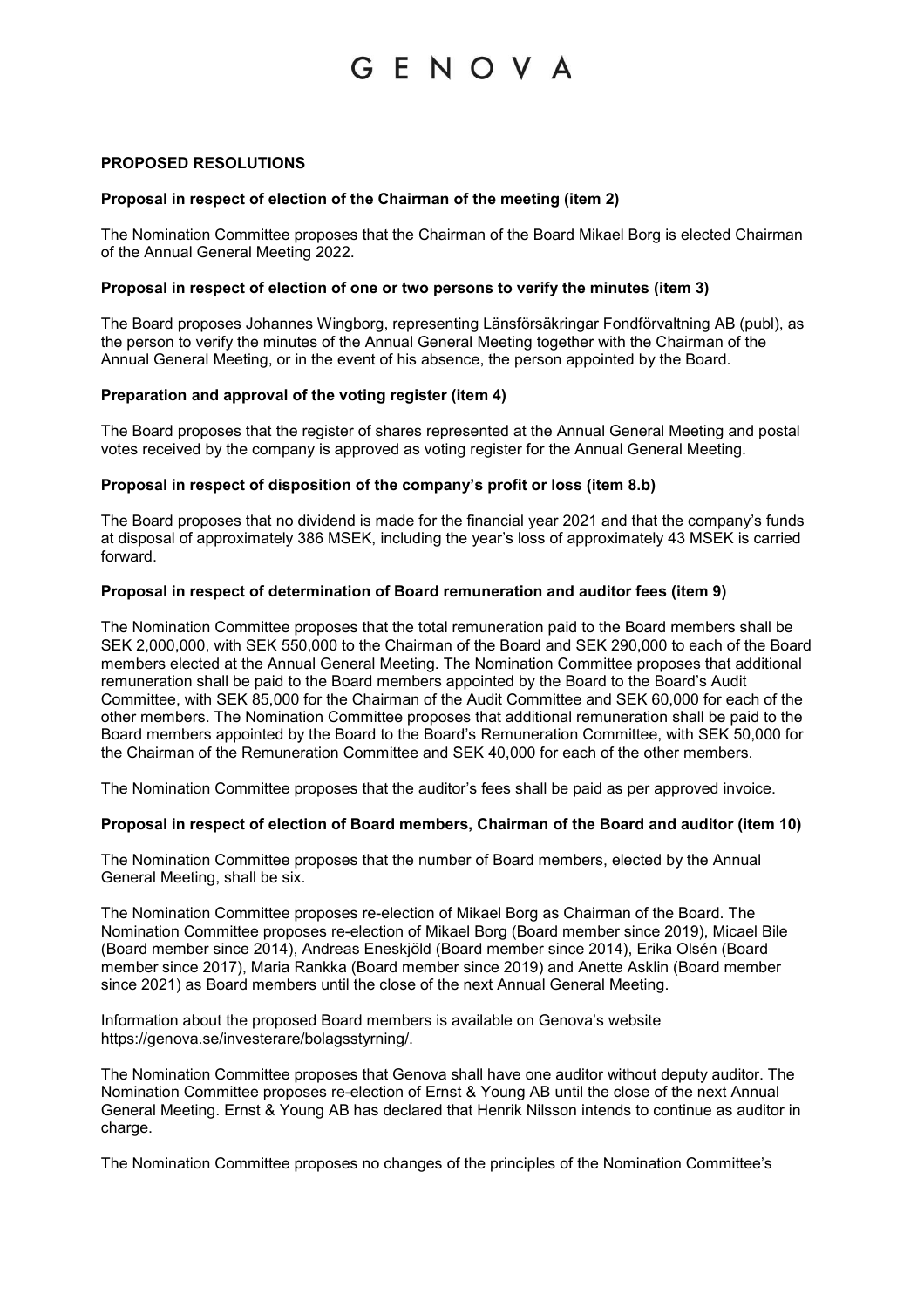composition or of the instructions to the Nomination Committee and, accordingly, proposes that the instructions to the Nomination Committee shall be the same as for the preceding year.

The instructions to the Nomination Committee adopted by the Annual General Meeting 2020 is available on the company's website, www.genova.se.

#### **Resolution on approval of the remuneration report (item 11)**

The Board's remuneration report for 2021 (the "**Remuneration Report**") provides an outline of how the remuneration guidelines for senior executives adopted by the Annual General Meeting on 7 May 2021 have been applied in 2021. The Remuneration Report also provides details on the remuneration of the company's Chief Executive Officer. The Remuneration Report has been prepared in compliance with Chapter 8, Sections 53 a and 53 b of the Swedish Companies Act (2005:551) and the rules on remuneration issued by the Swedish Corporate Governance Board. No derogations from the procedure for implementation of the remuneration guidelines for senior executives and no derogations from the application of the remuneration guidelines for senior executives were made in 2021. The Remuneration Report is available on the company's website: www.genova.se.

The Board proposes that the Annual General Meeting approves the Remuneration Report.

### **Proposal in respect of resolution on authorization for the Board to resolve on new issue of ordinary shares, warrants and convertibles (item 12)**

The Board proposes that the Annual General Meeting resolves to authorize the Board to, up until the next Annual General Meeting, on one or several occasions, and with our without preferential rights for the shareholders, resolve on new issue of ordinary shares or warrants or convertibles attributable to such shares. The new issue of shares, warrants or convertibles in accordance with the authorization is to be paid in cash, in kind or by way set-off. The Board's authorization shall be limited in that the total number of ordinary shares, the number of ordinary shares to which convertibles may be converted into and the number of ordinary shares that may be subscribed for by way of exercise of warrants issued under the authorization is limited to a maximum of ten (10) percent of the total number of ordinary shares in the company at the time of the first new issue resolution (where, for the avoidance of doubt, ordinary shares issued based on this authorization shall not be included in the calculation of the number of ordinary shares in the company at the time of the resolution of new share issue).

The reason for the authorization and the reason for the possible deviation from the shareholders' preferential rights in connection with new share issues is, where applicable, to (i) enable payment with own shares in connection with acquisitions of companies or businesses, or (ii) offer shares to investors in connection with capital raising and/or broadening the shareholder base.

The new share issues shall be made on a marketable subscription price, taking into account any discount on market terms where applicable. If the Board finds it appropriate to facilitate delivery of shares in connection with raising of capital and/or broadening the shareholder base, the new shares may be subscribed by a bank or a securities company at a subscription price corresponding to the quota value, provided that a commitment of contribution to the company of a value corresponding to the difference between a marketable subscription price with possible deduction for marketable discount and the newly issued shares' quota value has been obtained.

#### *Majority requirement*

The resolution is valid only where supported by shareholders holding not less than two-thirds of both the votes cast and the shares represented at the meeting.

#### *Authorization*

The Board shall be authorized to make any formal adjustments in the Annual General Meeting's resolution that may be required in connection with registration of the resolution with the Swedish Companies Registration Office and Euroclear Sweden AB.